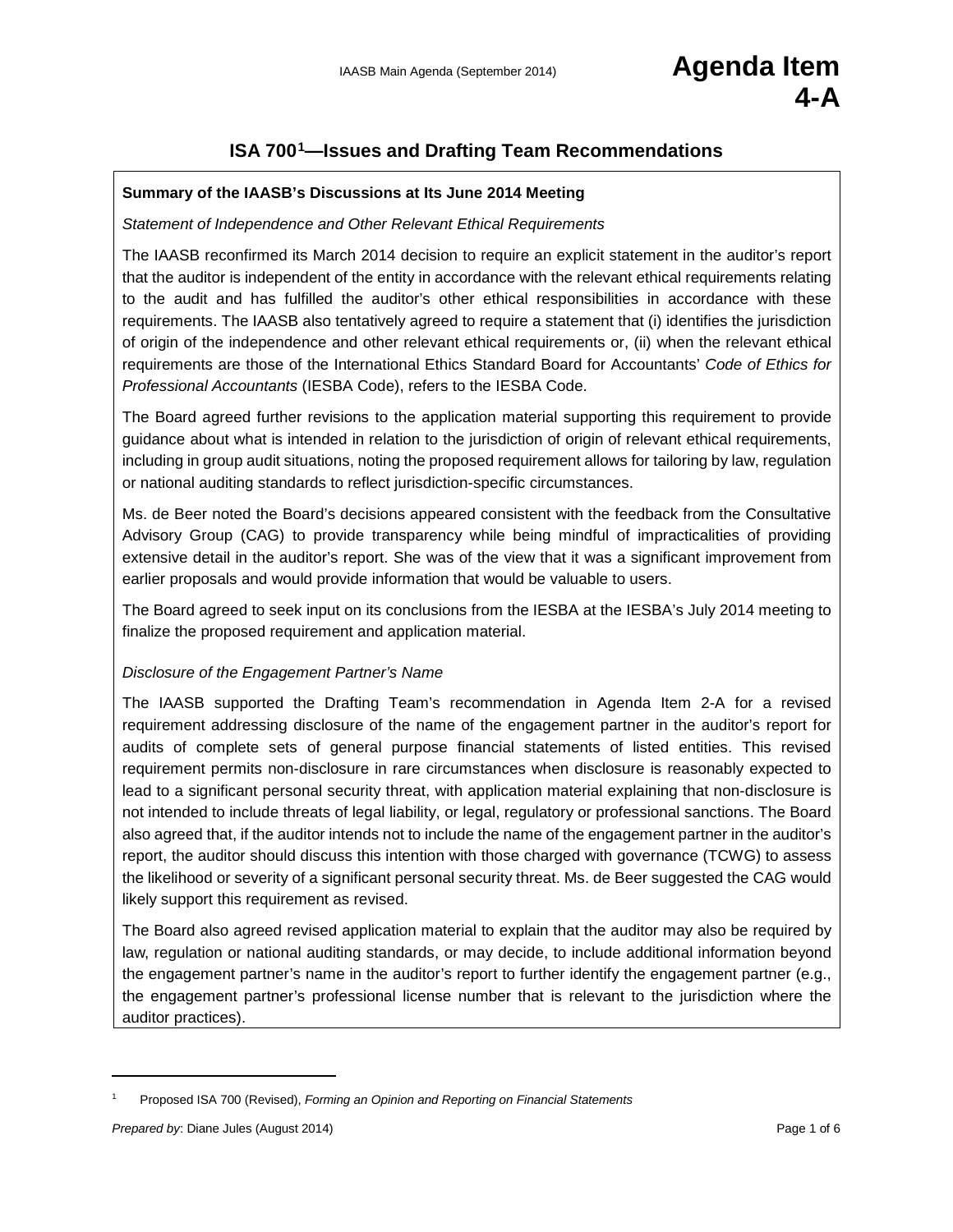### *Other Revisions to Proposed ISA 700 (Revised)*

The Board also agreed further refinements to proposed ISA 700 (Revised), as included in Updated Agenda Item 2-B. Except for certain proposed requirements related to going concern and key audit matters, the Board agreed to close off its deliberations on proposed ISA 700 (Revised). It will further consider the illustrative reports included in the Appendices of proposed ISA 700 (Revised) at its September 2014 meeting.

### *Revisions to ISA 705*[2](#page-1-0)

The Board tentatively agreed recommendations of the Drafting Team set out in Agenda Item 2-A and the corresponding revisions to proposed ISA 705 (Revised) in Agenda Item 2-E. However, the Board asked the Drafting Team to further refine the standard to take into account the Board's discussions about whether the requirements to report on key audit matters, going concern and other information should apply when the auditor expresses an adverse opinion or disclaims an opinion on the financial statements. Specifically, the Board asked the Drafting Team to:

- Simplify the structure and geography of those requirements, by placing all requirements relating to modifications of the auditor's opinion in proposed ISA 705 (Revised) rather than in proposed ISA 700 (Revised) or other standards.
- Revisit whether it was appropriate to have requirements that explicitly prohibit reporting certain information in the auditor's report when the auditor expresses an adverse opinion or disclaims an opinion on the financial statements, in particular the auditor's responsibilities with respect to other information. In this regard:
	- $\circ$  The Board confirmed its preference for the approach taken in proposed ISA 720 (Revised)<sup>[3](#page-1-1)</sup> to require auditor reporting on other information when the auditor expresses an adverse opinion, rather than the DT-705 recommendation to prohibit such reporting.
	- o It was suggested that having the auditor's report describe a material misstatement of other information could in some circumstances be relevant to users even when the auditor disclaims an opinion on the financial statements and hence a prohibition on doing so would not be appropriate.

#### **Objectives of the IAASB Discussion**

 $\overline{\phantom{a}}$ 

The following are the objectives of the IAASB discussion at its September 2014 meeting:

- Consider input received from the IESBA on the Board's June 2014 revised proposal related to the statement of independence and other relevant ethical requirements.
- Approve the revised drafts of proposed ISA 700 (Revised) and proposed ISA 705 (Revised).
- Consider revisions to proposed ISA 705 (Revised) addressing whether the requirements to report on key audit matters, going concern and other information should apply when the auditor expresses an adverse opinion or disclaims an opinion on the financial statements.

<span id="page-1-0"></span><sup>2</sup> Proposed ISA 705 (Revised), *Modifications to the Opinion in the Independent Auditor's Report*

<span id="page-1-1"></span><sup>3</sup> Proposed ISA 720 (Revised), *The Auditor's Responsibilities Relating to Other Information*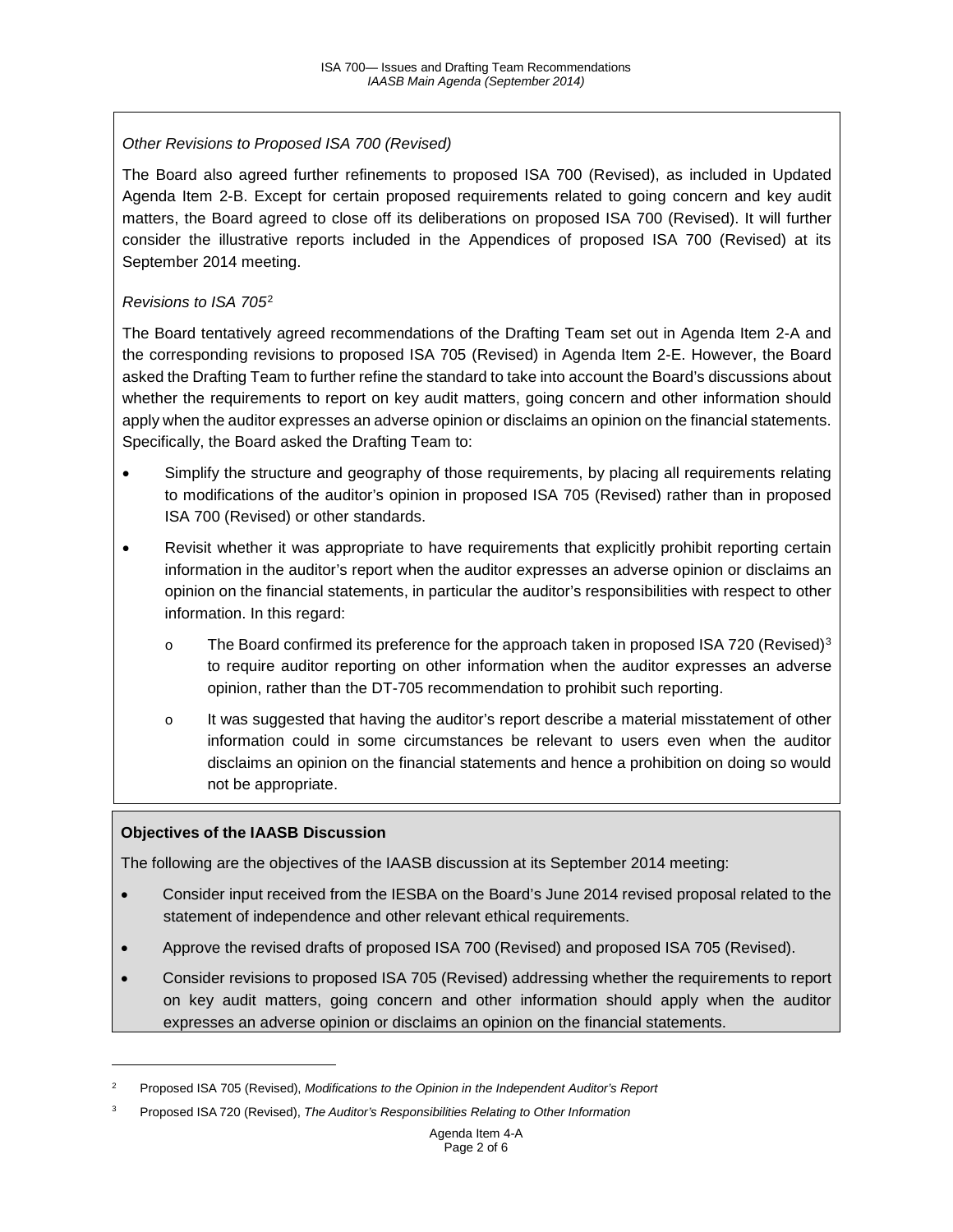• Consider and finalize proposed changes to other ISAs (all conforming amendments) arising from the auditor reporting project (**Agenda Item 2-F)**.

# **I. Statement of Independence and Other Relevant Ethical Requirements**

### **A. Feedback from the IESBA**

- 1. At the IESBA's July 9, 2014 meeting, the DT-700 Chair solicited views from IESBA members on the IAASB's revised proposal (i.e., illustrative wording, requirement and application material as agreed at the IAASB June 2014 meeting) related to having a statement about compliance with independence and other relevant ethical requirements in the auditor's report. The IESBA agenda material that facilitated this discussion is available on the IESBA website.<sup>[4](#page-2-0)</sup>
- 2. The IESBA unanimously supported the IAASB's June 2014 proposal, but suggested that the IAASB consider:
	- Providing guidance within proposed ISA 700 (Revised) to address circumstances when a dual reference to both the IESBA Code and national independence and other relevant ethical requirements might be appropriate.
	- Whether the illustrative wording that refers to the IESBA Code could be more prominently presented in the standard, such that it would be indicated as the preferred approach versus having it presented as a secondary option in a footnote.
	- Minor editorial and drafting suggestions aimed at clarifying the illustrative wording and the application material.

#### **B. Drafting Team Recommendations**

#### *Illustrative Auditor's Reports*

 $\overline{\phantom{a}}$ 

- 3. DT-700 considered the input from IESBA and recommends that changes be made to the circumstances that are assumed for the illustrative auditor's reports in proposed ISA 700 (Revised) to reflect when:
	- The relevant ethical requirements that apply to the audit comprise the IESBA Code, together with the ethical requirements that are relevant to the audit of the financial statements in the jurisdiction (see Illustration 1 of **Agenda Item 4-B**);
	- The IESBA Code comprises the relevant ethical requirements that apply to the audit (see Illustration 2 of **Agenda Item 4-B**); and
	- The relevant ethical requirement that apply to the audit are those of the jurisdiction (see Illustrations 3–4 of **Agenda Item 4-B**).
- 4. In the illustrative auditor's reports across all the other auditor reporting standards, for simplicity, the statement about independence and ethical requirements refers to:
	- The IESBA Code in the case of consolidated financial statements; and

<span id="page-2-0"></span><sup>4</sup> See July 2014 IESBA Meeting Agenda Item 6, Aud*itor Reporting—Independence and other Relevant Ethical Requirements* at <http://www.ifac.org/ethics/meetings/july-7-9-2014-new-york-usa>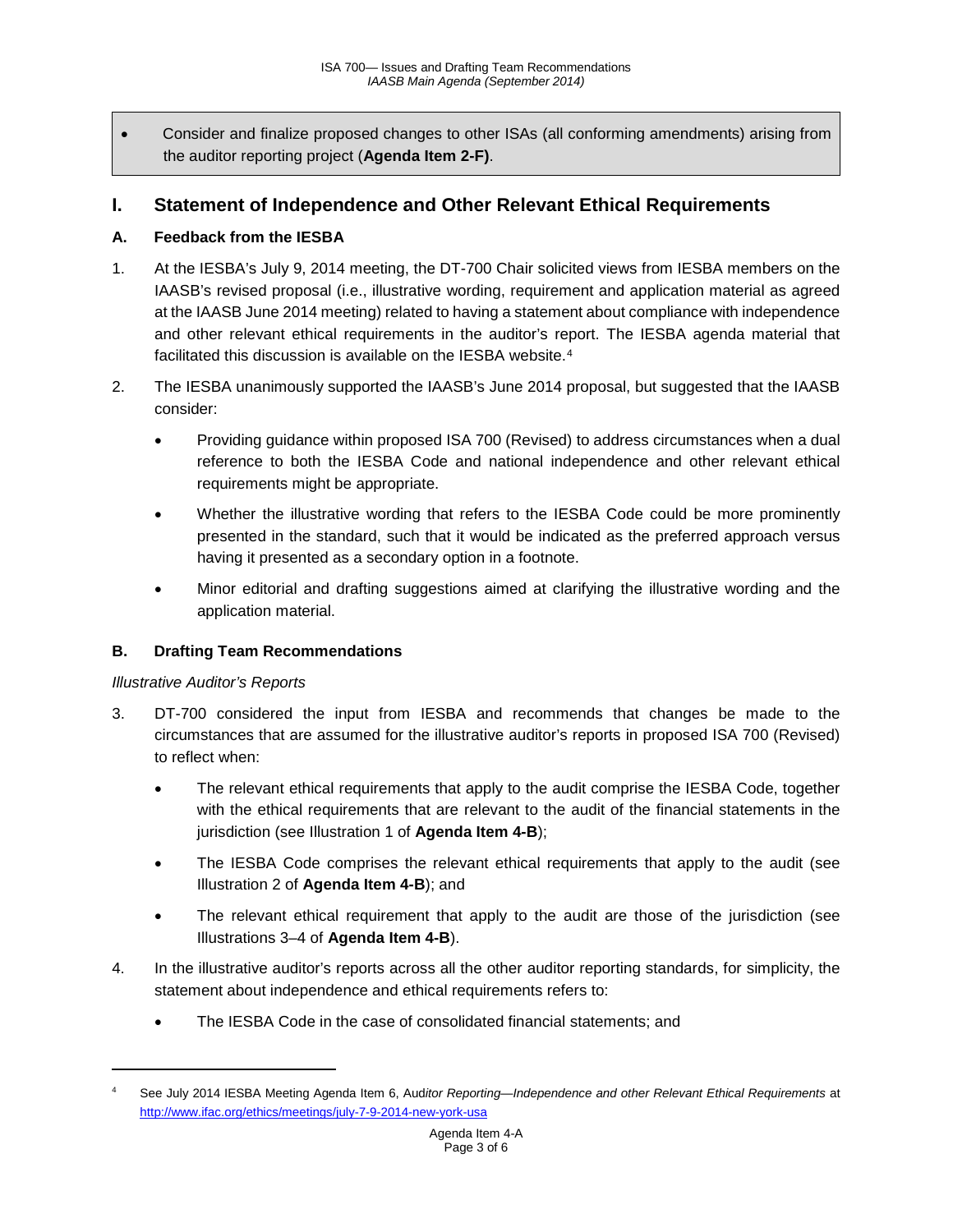- The relevant ethical requirement that apply to the audit in the jurisdiction in all other circumstances.
- 5. Notwithstanding the IESBA's suggestion to illustrate reference to the IESBA Code as the preferred approach, DT-700 is of the view that illustrating different circumstances and illustrative wording in the auditor reports in the standard would provide more guidance to auditors. DT-700 is also of the view that depicting a reference to the IESBA Code within the body of the auditor's report in Illustrations 1 and 2 of **Agenda Item 4-B**, rather than how it was previously presented in a footnote, is an appropriate way to provide a steer towards referring to the IESBA Code in ISA auditor's reports.
- 6. Though not explicitly stated in proposed ISA 700 (Revised), it is envisaged that the auditor will only make a reference to the IESBA Code when it is applicable. Thus, in circumstances when the IESBA Code is not relevant to a jurisdiction, a reference to the IESBA Code in an auditor's report would not be appropriate.

#### *Requirements and Application Material*

7. Paragraphs 28(c), A34 and A38–A39 of **Agenda Item 4-B** reflect clarifications made to the ISA resulting from input from IESBA members, in particular as it relates to the application material relevant to group audits.

#### **Matter for IAASB Consideration**

1. The IAASB is asked for its views on the revisions to the illustrative wording, requirement and application material in proposed ISA 700 (Revised) relating to the statement of independence and other relevant ethical requirements.

## **II. Revisions to ISA 705**

### **A. Elements to Be Included in the Auditor's Report When the Auditor Expresses an Adverse Opinion or Disclaims an Opinion on the Financial Statements**

#### *The IAASB's Position in the Exposure Draft (ED)*

8. The IAASB's proposals included in proposed ISA 705 (Revised) in the ED prohibited the auditor from including additional information on going concern, key audit matters, and other information when the auditor disclaims an opinion on the financial statements. Proposed ISA 705 (Revised) also prescribed the use of an abbreviated auditor's responsibilities section when the auditor disclaims an opinion on the financial statements. The IAASB's ED did not include such prohibitions in proposed ISA 705 (Revised) when the auditor expressed an adverse opinion.

#### Going Concern

9. At its June 2014 meeting the Board agreed that there may be merit in allowing for auditor reporting on material uncertainties related to going concern even when the auditor disclaims an opinion on the financial statements, given the importance investors attach to going concern issues and the fact that such disclosure would have been required by extant ISA 570. Accordingly, the requirement in paragraph 29 of proposed ISA 705 (Revised) does not prohibit the auditor from doing so.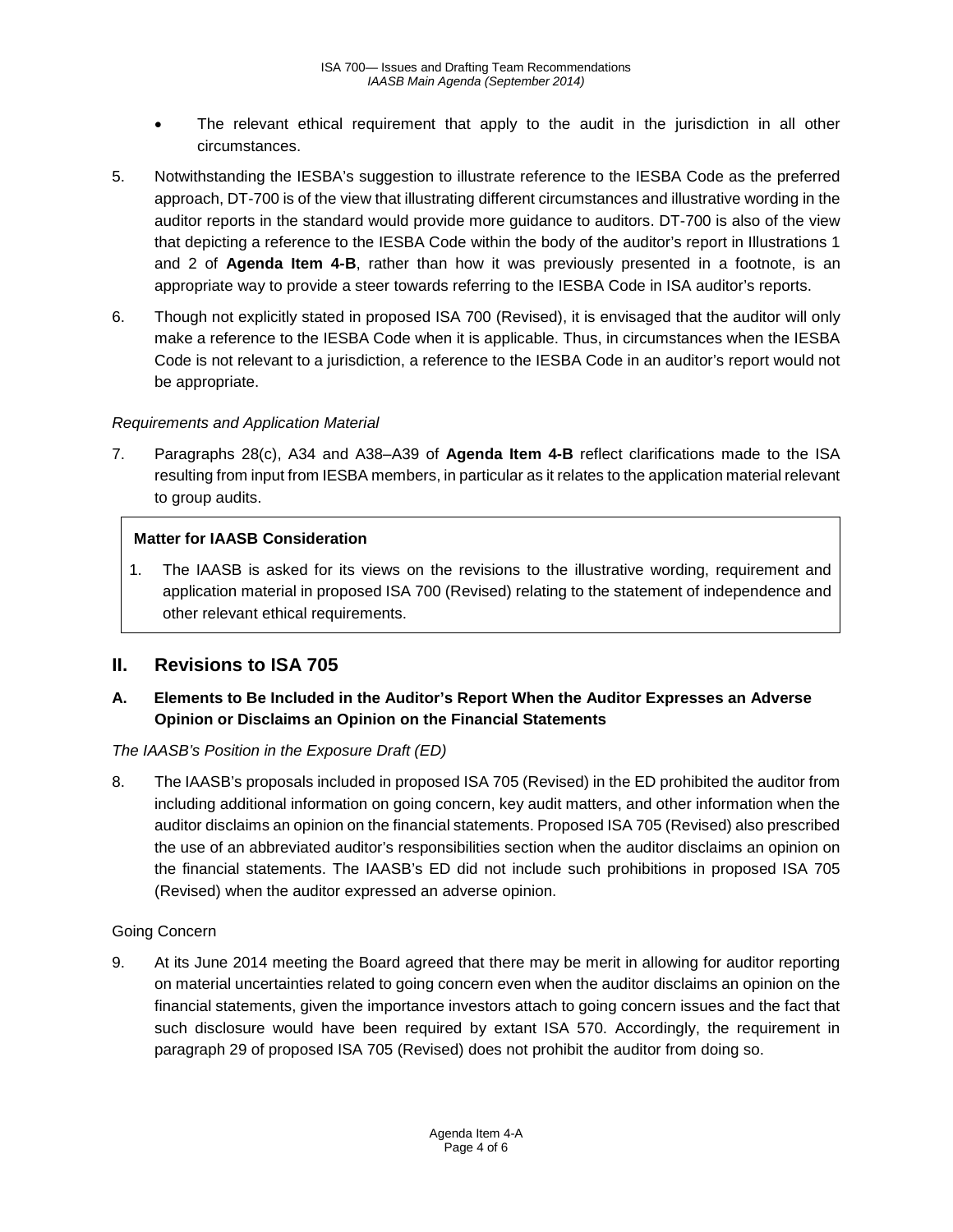Key Audit Matters (KAM)

10. Paragraphs 20–22 of Section III of **Agenda Item 2-A** addresses the changes to proposed ISA 700 (Revised) and proposed ISA 705 (Revised) relating to KAM, reflecting the Board's decision at its June 2014 meeting to require reporting on KAM when the auditor expresses an adverse opinion, but to prohibit the auditor from doing so when the auditor disclaims an opinion on the financial statements as a whole, as well as other clarifications determined to be necessary to align the ISAs.

#### Other Information (OI)

14. As the ISA 720 Task Force (TF) is still considering the implications of auditor reporting on OI more broadly, the DT-700 Chair and ISA 720 TF Chair, together with Staff, are of the view that it is more appropriate for the ISA 720 TF to consider whether auditor reporting on OI should be prohibited when the auditor expresses an adverse opinion or disclaims an opinion on the financial statements. As such, this circumstance is no longer explicitly addressed in paragraph 29 of **Agenda Item 4-C**. Rather, a conforming amendment will be made to ISA 705 (Revised), and if necessary, proposed ISA 700 (Revised), to address those issues once the ISA 720 project is finalized.

### **Matter for IAASB Consideration**

2. The IAASB is asked for its views on the revised draft of proposed ISA 705 (Revised) presented as **Agenda Item 4-C**.

## **III. Other Revisions to ISAs 700 and 705**

#### **A. Revisions Resulting from the Work of Other Drafting Teams**

11. Paragraphs 29, 34(b)–(c), 39(b)(iv), 50(f)–(g) and A48 of proposed ISA 700 (Revised) include changes resulting from the work of the going concern Drafting Team (DT-570). The rationale for these changes are described in **Agenda Item 3-A.** Similarly, paragraphs 30, 31, 50(h), A40–A43 and A70– A73 of proposed ISA 700 (Revised) include changes resulting from the work of key audit matters Drafting Team (DT-701). The rational for those changes are described in **Agenda Item 2-A.** 

#### **B. Other Changes to ISA 700**

#### *Illustrative Auditor's Reports*

12. The illustrative auditor's reports included in the Appendix to proposed ISA 700 (Revised) were not included in the June 2014 version of the ISA. Instead, Illustration 2 of the Appendix was presented as a separate agenda item. Illustration 2 in proposed ISA 700 (Revised) is shown in marked text to reflect the further refinements arising from the Board's discussions at its June 2014 deliberations. Illustrations 1, 3, and 4 are shown in clean, but reflect all changes necessary to be in alignment with both Illustration 2 and the revised requirements in proposed ISA 700 (Revised).

#### *Requirements and Application Material*

13. **Agenda Item 4-B** also includes minor changes resulting from editorials and clarifications suggested by Board members since the June 2014 meeting.